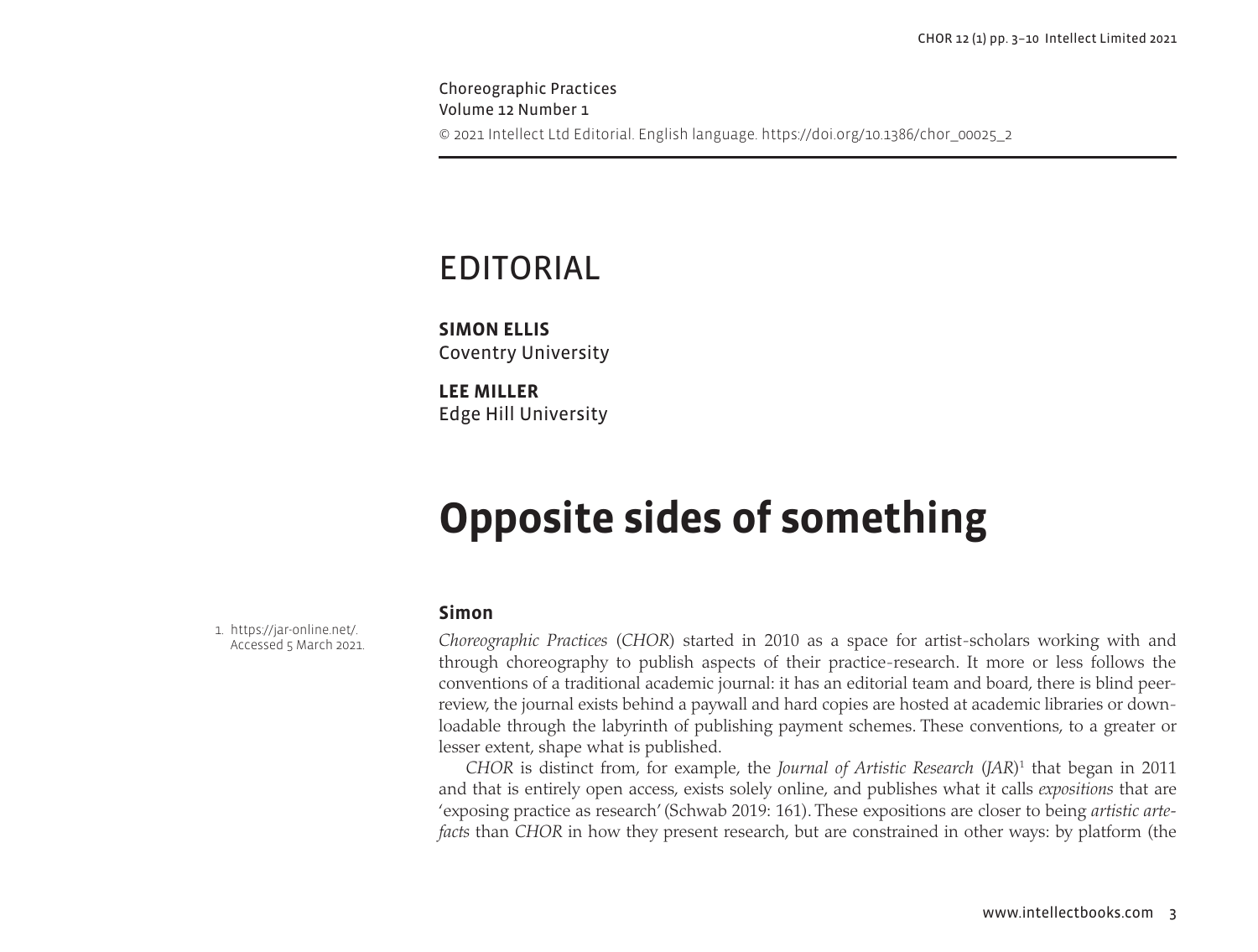expositions are very difficult to navigate, say, on a tablet or smartphone), and by the ways in which images, moving images, audio and text are able to be designed and delivered online. Although these expositions are starkly different from materials published in *CHOR*, they are remarkably alike to each other in the same way that articles published in *CHOR* (or any other more conventional scholarly journals) are alike to each other. Where they both are weakest is not about how they are presented but rather because they reflect a persistent problem in artistic research – the problem of creating context and dialogue.

The practice-research theoretician Henk Borgdorff suggests that it is 'fruitful' (2006: 8) in artistic research to distinguish between object, process and context: *Object* is the work of art, *process* is the making of art and *context* is the art world. He makes a point about assessment in practice-research:

Especially in the assessing (and funding) of research in the arts, it makes quite some difference whether one exclusively examines the results in the form of concrete art objects, or whether one also looks at the documentation of the process that has led to those results or at the context which is partially constitutive of the meaning of both the object and the process.

(Borgdorff 2006: 9)

It is probably a useful thing – while doing any form of practice-research – to consider the balance of Borgdorff's simple distinctions between object, process and context. The problem is that practice-research has by and large suffered from a systemic problem in understanding and building on context.

In traditional performance studies and dance scholarship the role of writers and theoreticians is to generate context for artistic works they have seen and are thinking about. Such scholars are bridge-builders between artists and their artistic work and the circulation of ideas and understandings in the academic community. Creating, describing or ascribing contexts is, more or less, their function and academics and artists both benefit from this strange ecosystem.

For artist-scholars the work of articulating context rests on our own shoulders. That without this work, we are missing what is *the* fundamental characteristic and function of any research: to use publication processes to create dialogues with other research and researchers. In other words, unless we are finding ways for our artistic-scholarly practices to *be with* the thinking, ideas, practices and outcomes of other artistic-scholars, then we are failing in our responsibility as researchers.

Borgdorff's thinking from 2006 is that context 'stands for the "art world": the public reception, the cultural and historical environment, the industry etc.' (2006: 8–9). The most common historical form of creating context in artistic research has been for artist-scholars to build theoretical contexts for their artistic practices. You will be aware of the regular suspects: Deleuze and Guattari, and Rancière, with Barad making a late charge for top spot. This is a curious and seductive phenomenon – that as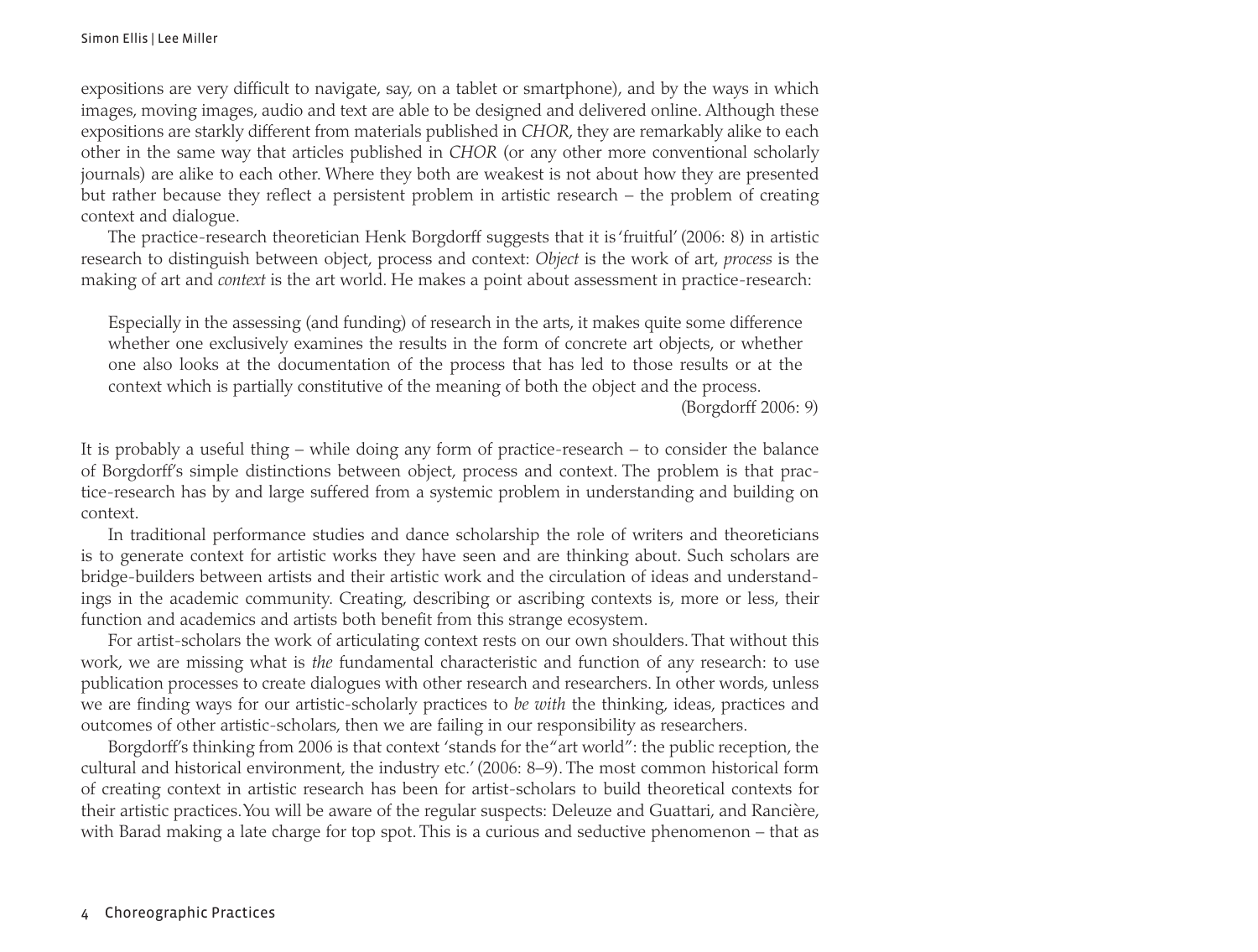an artist finding my way in the academy I might seek to solidify (or justify or validate) my artistic practice by framing it in broadly theoretical terms. The theory-practice debate goes back a long way in practice-research (see for instance Thomson 2003), way before we in the United Kingdom replaced the *-led* with an *-as* and then dropped the *as* altogether. Fashion, turn to the left. Dance with me – don't dance with me, no. Beep-beep (Bowie 1980). But I digress. For the most part such theoretical justifications are not dialogic; they are not trading zones between practitioners and disciplines. Those theoreticians like Deleuze and Rancière are not engaged in practice-research – its possibilities, limitations, questions and futures.

All research is always in danger of creating a boundary between itself and its community of practice. A boundary is a particular kind of edge. It is relatively inert, akin to an 'eight-lane highway isolating parts of the city from each other' (Sennett 2012: 79). Rather, what all research demands between publications is more akin to a border – a 'more active edge' like a 'mixed-use street at the edge between two communities' (Sennett 2012: 79). For the sociologist Sennett, a border is a place where people, ideas and materials intermingle, a place in which it is not possible to be isolated from others. It is a messy and active place of exchange, crossover and cross-fertilization.

The historian and philosopher of science Peter Galison applied the metaphor of trading zones to collaborations in science and technology (Galison cited in Garbolino 2013: 81). He wrote that '[t]wo groups can agree on rules of exchange even if they ascribe utterly different significance to the objects being exchanged; they may even disagree on the meaning of the exchange process itself' (Galison 1997: 783). For science philosopher Paolo Garbolino, Galison's insight is useful when we think about research communities of practice: 'Knowledge moves across boundaries and coordination around specific problems and sites is possible even where there are not globally shared meanings' (Garbolino 2013: 81).

The contexts we consider most vital to the development of artistic practices are those that trade ideas and actions openly and directly. They are contexts that we are explicitly responsible for as artists-scholars; contexts in which we seek networks of understanding, and explicitly trade across often messy boundaries or zones of activity.

Perhaps it is inevitable that in a relatively new field of practice (practice-research) in a relatively young discipline (dance studies) that we want to carve out spaces for ourselves, to give our artistic work some standing, to say 'I am here, this is my space'. However, if we continue to do this we are failing our community of practice, and indeed communities with which we might trade. I suggest that unless each of us is taking responsibility for articulating the nature and specifics of our community of practice, and the ideas, understandings and practices most intriguing or provocative in those communities of practice, then we are not really engaged in research. We are more likely pressing towards a type of *mesearch* (Rees 2019) that itself tends towards solipsism.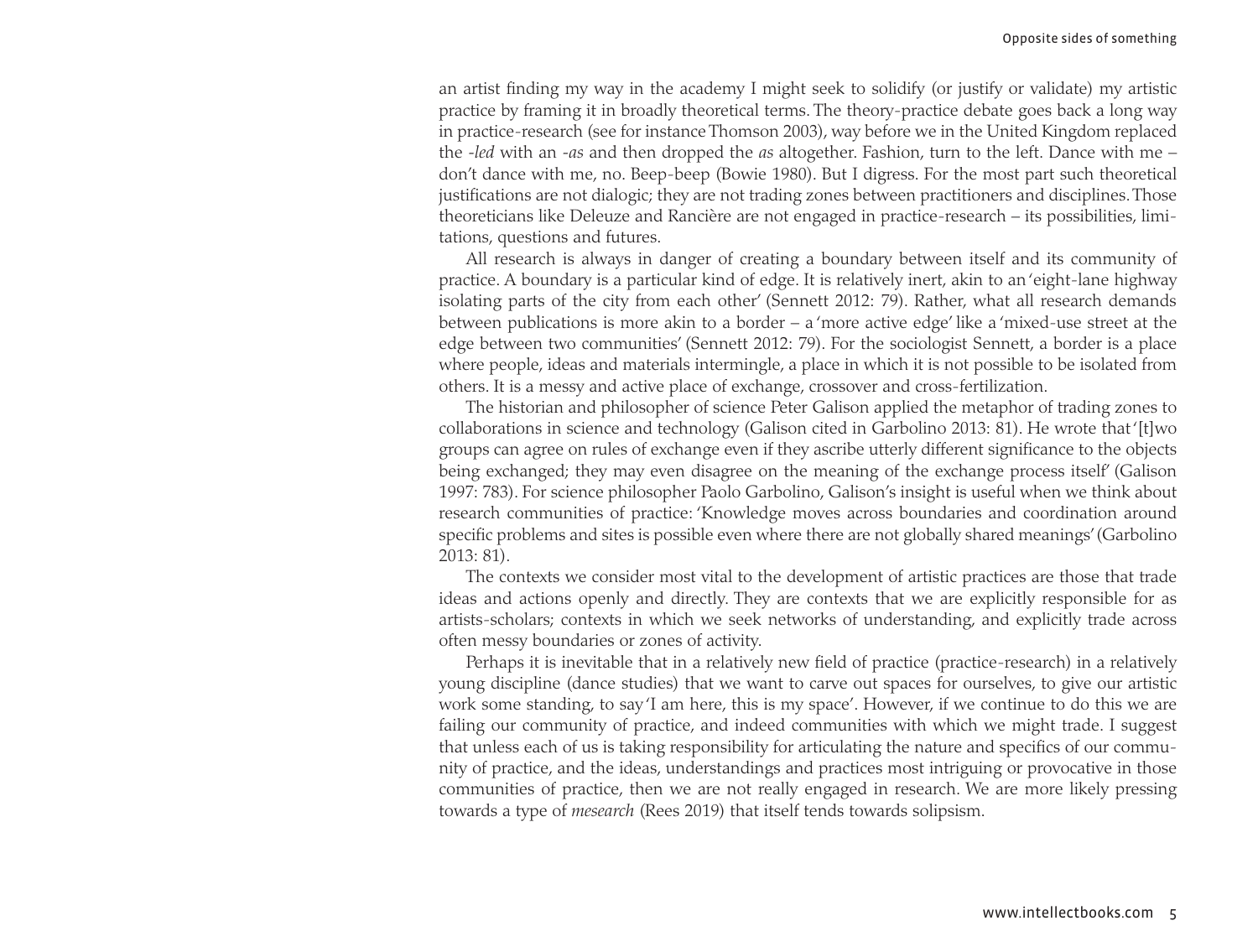In 1945 the (neo-liberal) economist and philosopher Friedrich Hayek wrote a seminal essay called 'The use of knowledge in society'. In it he compared centralized planning of economic systems with decentralized planning of competitive systems. Hayek suggested that the balance of these two systems depends on 'the relative importance of the different kinds of knowledge' (1945: 521) and access to these knowledge forms. What was clear is it is far too easy for centralized systems to underestimate 'the knowledge of the particular circumstances of time and place' (Hayek 1945: 521) – knowledge that is localized and fleeting. Crucially, Hayek understood that 'local information is often something that local agents would prefer to use for their own purposes' (Harford 2012: n.pag.). Here lies the tension of any scholarly journal. In many respects it is an attempt to centralize understanding or knowledge. That choreographic scholars and artists might read *CHOR* as a kind of hub of choreographic thinking and artistic-scholarly practices. At the same time, it ought to be a place that attempts to gather localized and fleeting understandings within which conversations with other practices are constructed and accumulated. Such accumulation of understanding is fundamentally distinct from singular bubbles of artistic-scholarship that fail to trade with other practitioners and communities of practice.

What if we opened the way we understand our research far beyond normative and finite boundaries of participation, temporality and audience?

#### **Lee**

On the same day that I read Simon's first draft of this editorial, I am watching and rewatching the first minute and 40 seconds of Tosh Basco's (fka Boychild) '1,000 caresses' (2018). On each watch, I am struck by the eloquence of this hand, how it stands in for a body, for a face. It moves towards and away from the camera. I feel a frisson as the crook of an elbow slides into the frame. It feels exposing, unintended. But of course, it's not. It's a moment of choreography designed to let me see something previously hidden. The wave, playful and silly, the backbend that isn't a backbend because this is not a body, but an arm. Nevertheless, to me it has become a backbend. As the hand drops below the frame I feel a sense of loss, because I know that when the hand reappears, something will change. There will be a development of the motif. I know this because I know how performance works. I know how performance works because I am an expert.

Inevitably, at one minute and 45 seconds, the second hand appears. The solo is now a duet, and my heart sinks a little. Perhaps this is because that one hand could be anything, could be a face, could be a body, could be a city. But two hands? This pairing? They compete as they complete. Maybe my disappointment is framed here by the conversation I had with Kate Marsh, published in this issue. We spoke at length about the ideal body in dance, and how bodies are so often othered if they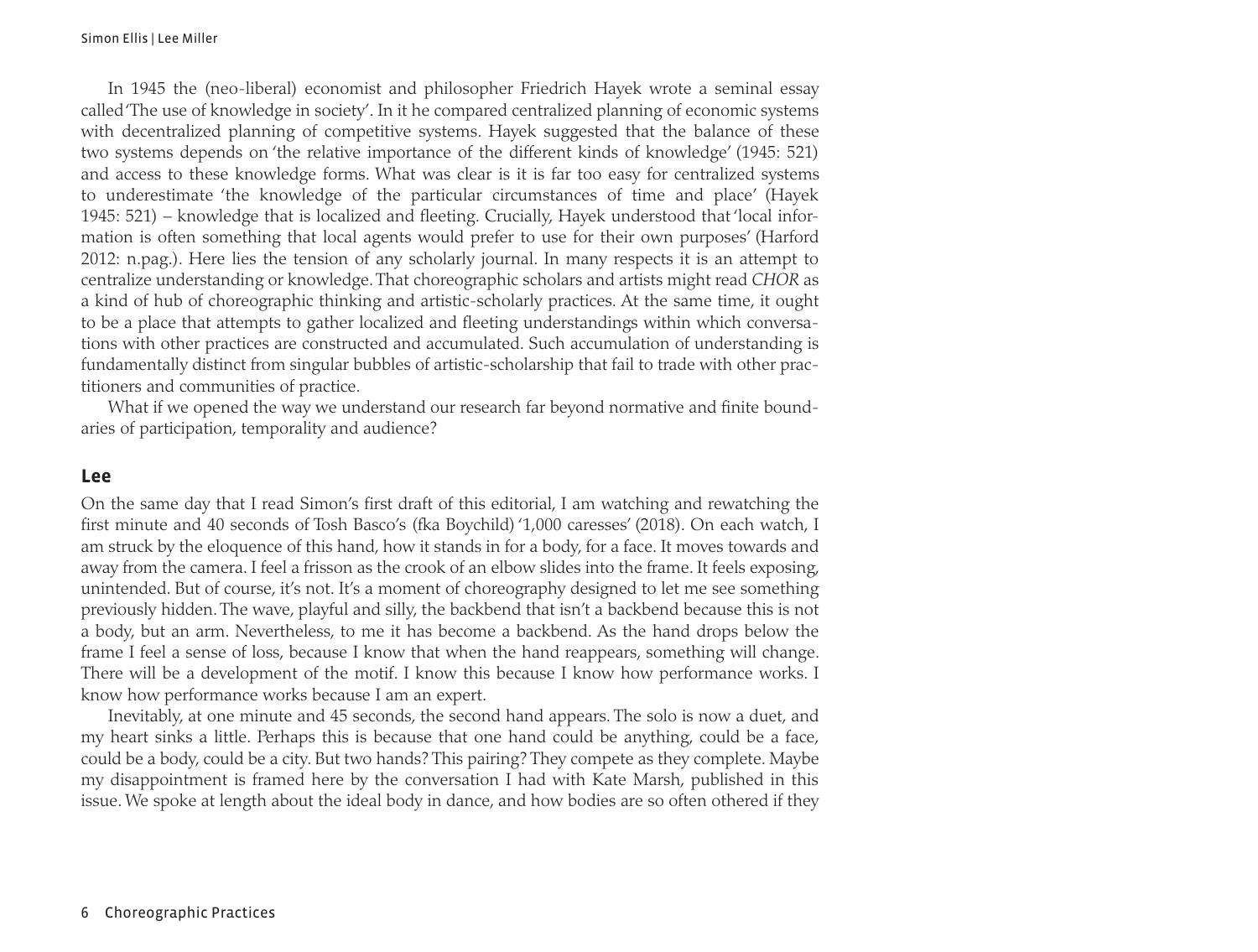don't conform to the idealized form of the form. Maybe it was that conversation that informed my disappointment, but I suspect that as much as anything it is just the editor in me, looking for a way to tidy my thoughts and tie things together.

Then the two hands meet; they touch, tickle and play. But rather than enjoy the exchange, my brain completes the image. I track down the forearm, and I begin to imagine the bicep, the tricep, the shoulder. I imagine the scapula, sliding over the ribs in the upper back, bridging the space between the arm and the spine. I am plunging in now, along the spine, surfing as the iliac crests, and then diving in again. I am imagining the iliopsoas and its work to stabilize, to support bipedal locomotion, another bridge from spine to thigh. Now I have lost Tosh Basco, I am too deep inside my own interiority. What am I doing here? What is my role here? That is not my hand, and those are not my arms, and yet I find myself compelled to write about them.

I find myself asking this, due in part to Simon's assertion above that in traditional approaches to dance scholarship, a writer builds bridges between an artist and the ideas of the academy. Perhaps I need to go back to go on.

In a different part of our lives, Simon and I work together on another ongoing project. That project is *Midlifing* (2020), a podcast in which we talk about our lives, and our friendship. We spend a few hours each week talking and recording the conversations we have. There is no purpose, it is not *about* anything. In these conversations we disagree. Not loudly, not angrily, but we often find ourselves on opposite sides of a topic, trying our best to understand the perspective of the other. It is his evocation of the bridge that makes me wonder if in this conjoined editorial, we are perhaps on opposite sides of something. Much like Basco's hands, we compete and complete. In a gentle way, I think we might be doing the same thing here in this editorial. And deep in my humoral self, I feel an old anxiety spike, expertness, completion and the ideal. These are all the things that sit on one side of the bridge.

How long does it take to cross a bridge? A day, a week, a year? What about 21 years? That's how long Simon has been an artist finding his way in the academy. I find myself wondering at what point he will feel as though he has found his way, and hoping that he never does. Because although the bridge speaks to both the border and the boundary, it is a thing entirely of itself. If Simon never leaves the bridge, or better yet, if he slides Troll-like beneath its span, he will find himself in the edgelands of Marion Shoard. Although Shoard is writing about those real places between, the 'peculiar landscape [that] is only the latest version of an interfacial rim that has always separated settlements from the countryside to a greater or lesser extent' (2002: 117), it is perhaps a conceptual territory in which I hope these conversations can reside.

Or put another way, I think I am less interested in Simon's sharing across borders, which however open, will always assume a them and an us, than I am in living under the bridge. I worry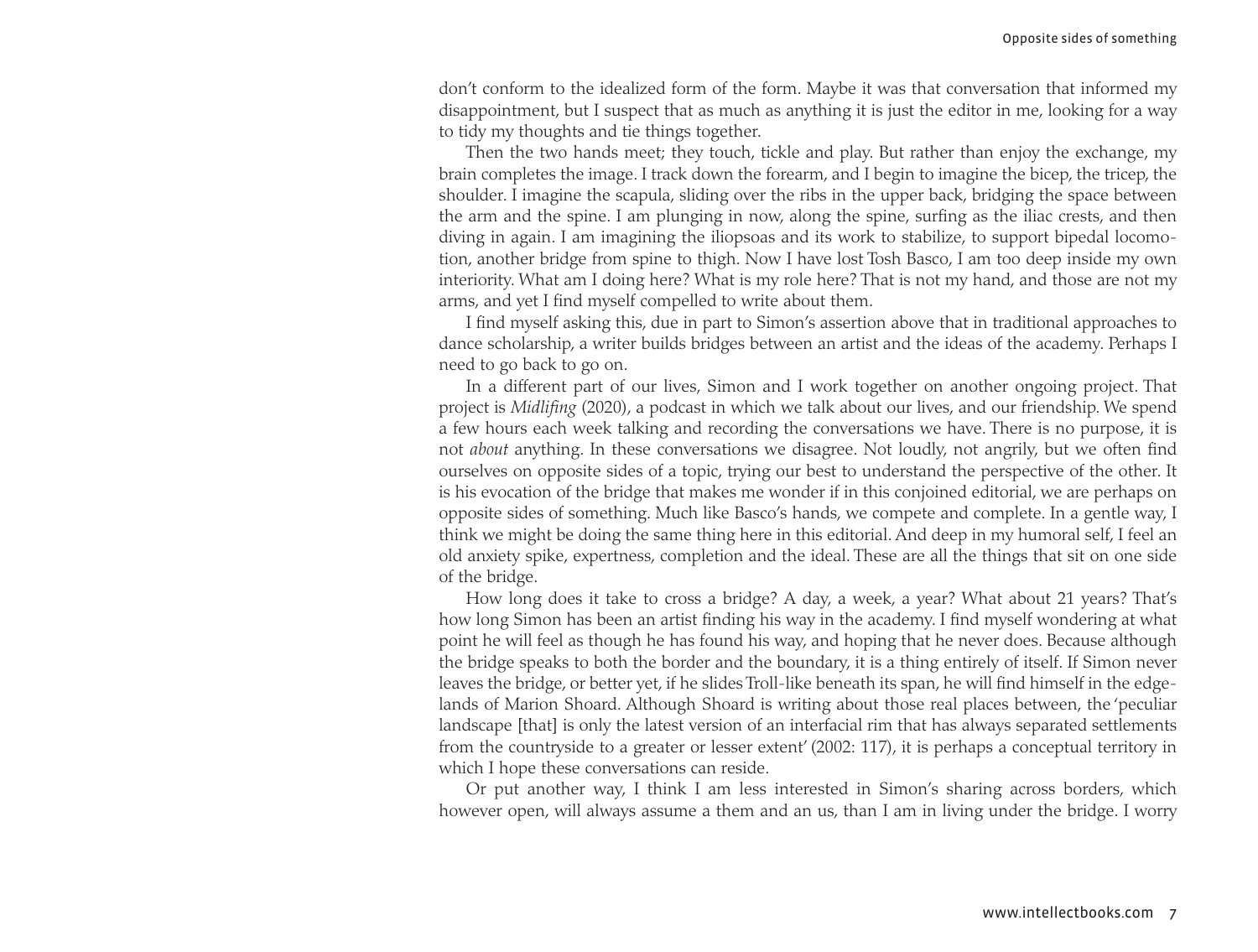that in trying to untangle the problems of how we talk–write about practice, we run the risk of taking a side: expert or amateur; academic or artist; audience or performer.

Which takes me back to those hands, those arms that are not mine. And yet I feel compelled to write about them.

In Volume 12.1 of *CHOR* we welcome the writing and thinking of Nevarez Encinias, Michael J. Love, Kirsi Heimonen, Tua Helve, Kate Marsh and Casey Avant.

In 'On self-extraction' Nevarez Encinias imagines flamenco choreography and performance as an artisanal craft. Nevarez wrote the materials under lockdown conditions in New Mexico and questions the seductive nature of *self-expression* in choreographic and performance practices.

Michael J. Love's contribution – '*Mix(tap)ing*: A method for sampling the past to envision the future' – digs into the politics of race in tap dancing. Love describes and presents his Black and queer choreographic practice of mixing and sampling as a means to express freedom and possibility.

Kirsi Heimonen, 'Walking in a cage: Attuning to atmospheric intensities through corporeality' explores the artistic act of walking inside a chicken wire cage within the grounds of a former mental health facility in Helsinki. This week-long incursion into the space served to evoke memories and connect communities.

Tua Helve, 'Time, being, discourse: Elements of professional friendship in the collaboration between a costume designer and a choreographer', stays in Finland to interrogate the collaboration between costume designer Karoliina Koiso-Kanttila and choreographer Carl Knif. Central to their work and Helve's writing is the concept of 'friendship'.

Co-editor Lee Miller shares a conversation with the remarkable Kate Marsh: 'Objects of curiosity'. Among other things, they discuss how the gaze often carries with it an expectation of what should be seen.

Casey Avant reviews *Corporeal Politics: Dancing East Asia* by Katherine Mezur and Emily Wilcox. She notes the strong relationship between dance and identity in the book, and how it draws attention to familiar issues of power and agency facing East Asian artists today.

Finally, we would like to thank our editorial assistant team – Amanda Hamp, Josh Slater and Brianna Figueroa – for their beautiful and careful work on Volume 12.1. Sadly, Amanda has decided it's time to move on from *CHOR*. A huge thank you Amanda for your insight, integrity and rigour. We can also now welcome Rachael Davies to the team. Rachael is a curator, researcher and writer living in London, and is currently an M4C Ph.D. candidate at the Centre for Dance Research (C-DaRE) at Coventry University in collaboration with Chisenhale Dance Space, London.

Andiamo!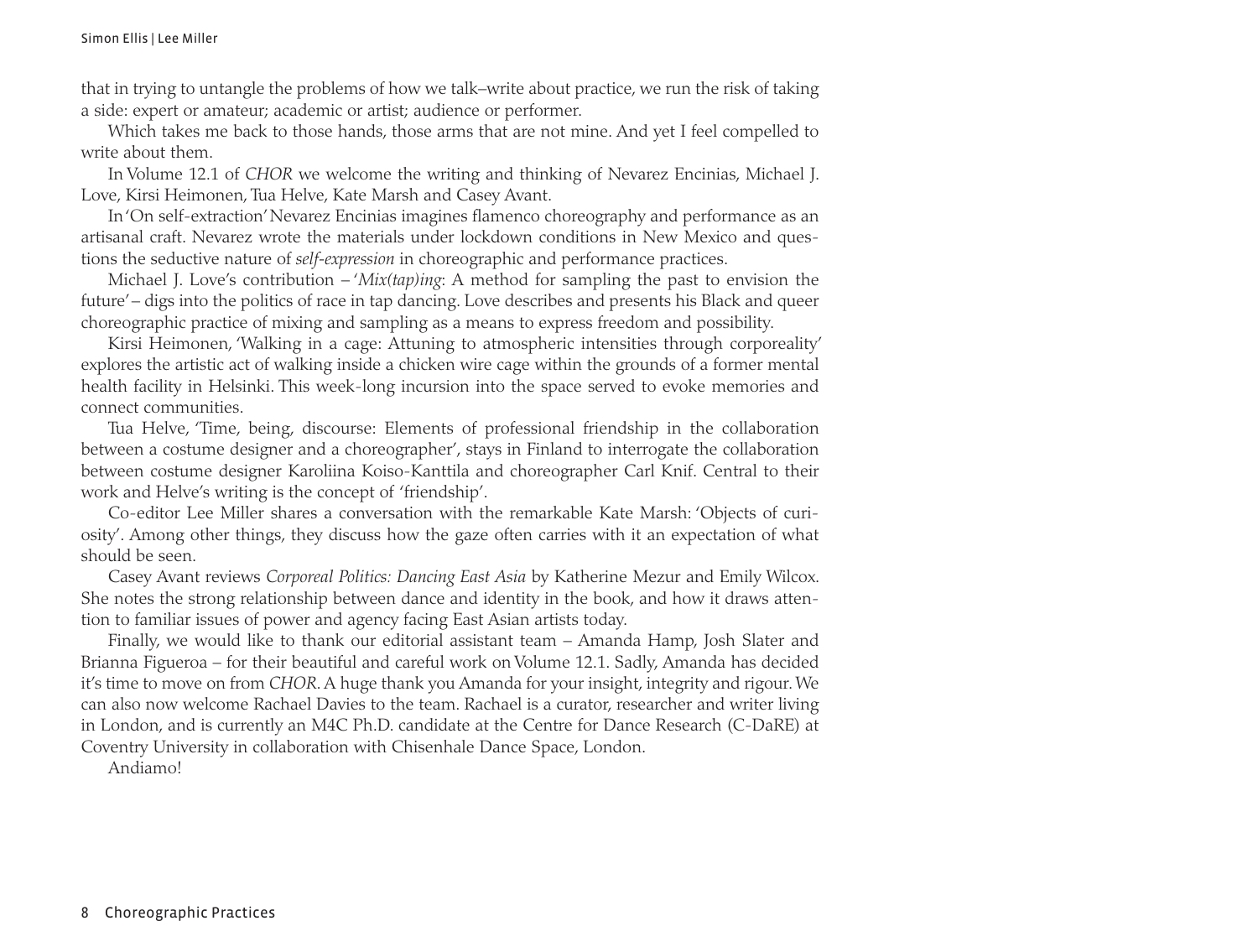#### **References**

Basco, Tosh (2018), '1,000 caresses', 06:46min video, Vimeo, 12 January,<https://vimeo.com/310960507>. Accessed 21 April 2021.

Borgdorff, Henk (2006), *The Debate on Research in the Arts*, Sensuous Knowledge 02, Bergen National Academy of the Arts, Bergen: KHiB, https://www.ahk.nl/fileadmin/download/ahk/Lectoraten/ Borgdorff\_publicaties/The\_debate\_on\_research\_in\_the\_arts.pdf. Accessed 11 August 2020.

Bowie, David (1980), 'Fashion', *Scary Monsters (And Super Creeps)*, London and New York: RCA.

Galison, Peter (1997), *Image & Logic: A Material Culture of Microphysics*, Chicago, IL: The University of Chicago Press.

Garbolino, Paolo (2013), 'What the scientist's eye tells the artist's brain', in M. Ambrožič and A. Vettese (eds), *Art as a Thinking Process: Visual Forms of Knowledge Production*, Berlin: Sternberg Press, pp. 74–86.

Harford, Tim (2012), *Adapt: Why Success Always Starts with Failure*, London: Hachette Digital.

- Hayek, Friedrich (1945), 'The use of knowledge in society', *The American Economic Review*, 35:4, pp. 519–30.
- *Midlifing* (2020), 'Lee Miller and Simon Ellis', UK, 11 November, <https://www.midlifing.net>. Accessed 25 March 2021.
- Rees, Emma (2019), 'Self-reflective study: The rise of "mesearch"', *Times Higher Education*, 19 March, [https://www.timeshighereducation.com/features/self-reflective-study-the-rise-of](https://www.timeshighereducation.com/features/self-reflective-study-the-rise-of-mesearch/2019097.article)[mesearch/2019097.article.](https://www.timeshighereducation.com/features/self-reflective-study-the-rise-of-mesearch/2019097.article) Accessed 27 July 2020.
- Schwab, M. (2019), 'Experimental systems: Contemporaneity, untimeliness, and artistic research', in P. de Assis and M. Schwab (eds), *Futures of the Contemporary*, Leuven: Leuven University Press, pp. 159–77, <https://doi.org/10.11116/9789461662866>. Accessed 28 March 2021.
- Sennett, Richard (2012), *Together: The Rituals, Pleasures and Politics of Cooperation*, New Haven, CT: Yale University Press.
- Shoard, Marion (2002), 'Edgelands', in J. Jenkins (ed.), *Remaking the Landscape*, London: Profile Books, pp. 117–47.
- Thomson, Peter (2003), 'Practice as research', *Studies in Theatre and Performance*, 22:3, pp. 159–80.